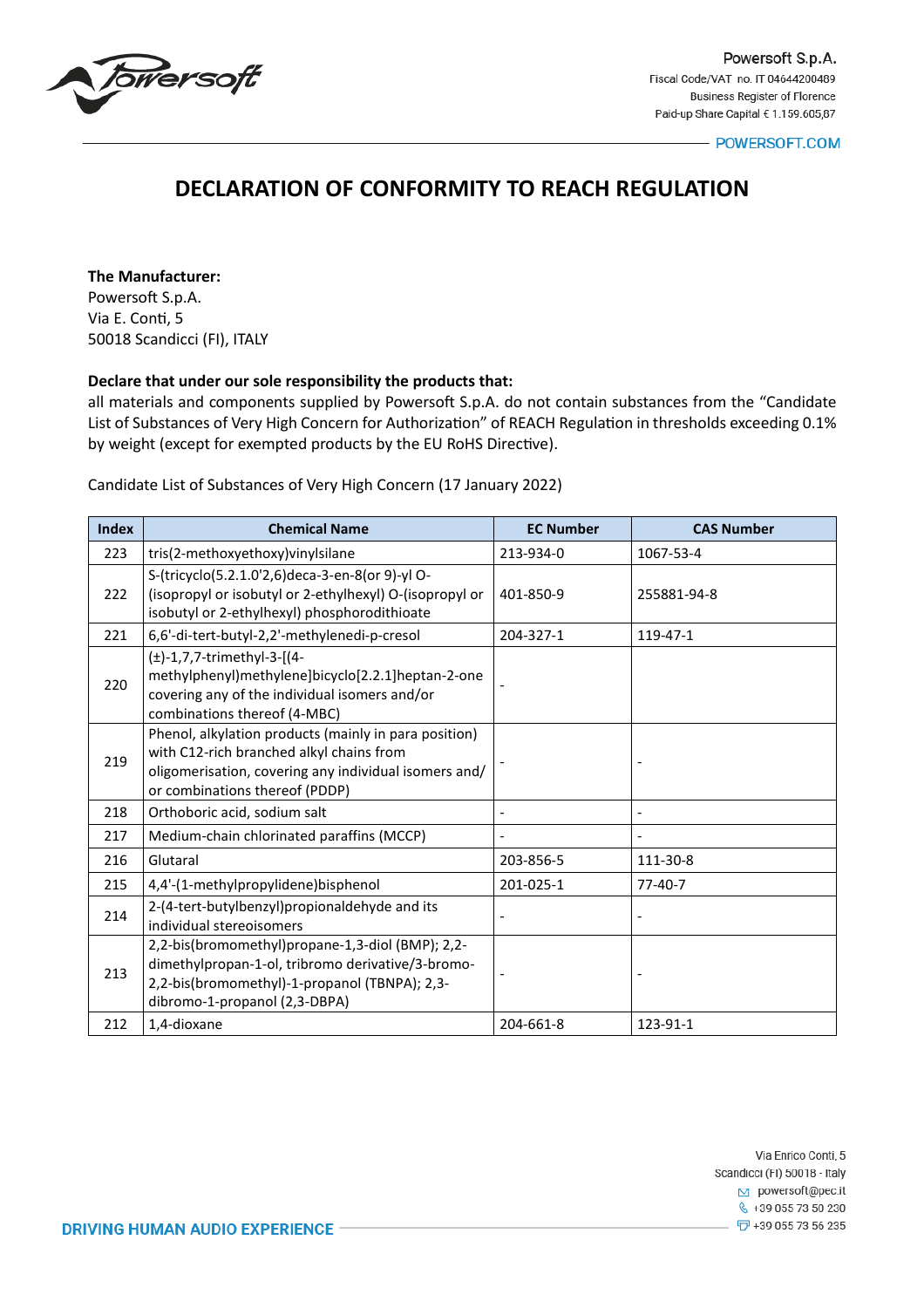

# - POWERSOFT.COM

| <b>Index</b> | <b>Chemical Name</b>                                                                                                                                                                                                   | <b>EC Number</b> | <b>CAS Number</b>    |
|--------------|------------------------------------------------------------------------------------------------------------------------------------------------------------------------------------------------------------------------|------------------|----------------------|
| 211          | Dioctyltin dilaurate, stannane, dioctyl-, bis(coco<br>acyloxy) derivs., and any other stannane, dioctyl-,<br>bis(fatty acyloxy) derivs. wherein C12 is the<br>predominant carbon number of the fatty acyloxy<br>moiety |                  |                      |
| 210          | Bis(2-(2-methoxyethoxy)ethyl)ether                                                                                                                                                                                     | 205-594-7        | 143-24-8             |
| 209          | Dibutylbis(pentane-2,4-dionato-O,O')tin                                                                                                                                                                                | 245-152-0        | 22673-19-4           |
| 208          | Butyl 4-hydroxybenzoate                                                                                                                                                                                                | 202-318-7        | 94-26-8              |
| 207          | 2-methylimidazole                                                                                                                                                                                                      | 211-765-7        | 693-98-1             |
| 206          | 1-vinylimidazole                                                                                                                                                                                                       | 214-012-0        | 1072-63-5            |
| 205          | Perfluorobutane sulfonic acid (PFBS) and its salts                                                                                                                                                                     |                  |                      |
| 204          | 2-methyl-1-(4-methylthiophenyl)-2-<br>morpholinopropan-1-one                                                                                                                                                           | 400-600-6        | 71868-10-5           |
| 203          | 2-benzyl-2-dimethylamino-4'-<br>morpholinobutyrophenone                                                                                                                                                                | 404-360-3        | 119313-12-1          |
| 202          | Diisohexyl phthalate                                                                                                                                                                                                   | 276-090-2        | 71850-09-4           |
| 201          | 2-methoxyethyl acetate                                                                                                                                                                                                 | 203-772-9        | 110-49-6             |
| 200          | Tris(4-nonylphenyl, branched and linear) phosphite<br>(TNPP) with ≥ 0.1% w/w of 4-nonylphenol, branched<br>and linear (4-NP)                                                                                           |                  |                      |
| 199          | 2,3,3,3-tetrafluoro-2-(heptafluoropropoxy)propionic<br>acid, its salts and its acyl halides (covering any of their<br>individual isomers and combinations thereof)                                                     |                  |                      |
| 198          | 4-tert-butylphenol                                                                                                                                                                                                     | 202-679-0        | 98-54-4              |
| 197          | 1,7,7-trimethyl-3-<br>(phenylmethylene)bicyclo[2.2.1]heptan-2-one (3-<br>benzylidene camphor; 3-BC)                                                                                                                    | 239-139-9        | 15087-24-8           |
| 196          | 2,2-bis(4'-hydroxyphenyl)-4-methylpentane                                                                                                                                                                              | 401-720-1        | 6807-17-6            |
| 195          | Benzo[k]fluoranthene                                                                                                                                                                                                   | 205-916-6        | 207-08-9             |
| 194          | Fluoranthene                                                                                                                                                                                                           | 205-912-4        | 206-44-0; 93951-69-0 |
| 193          | Phenanthrene                                                                                                                                                                                                           | 201-581-5        | 85-01-8              |
| 192          | Pyrene                                                                                                                                                                                                                 | 204-927-3        | 129-00-0; 1718-52-1  |
| 191          | Benzo[ghi]perylene                                                                                                                                                                                                     | 205-883-8        | 191-24-2             |
| 190          | Decamethylcyclopentasiloxane (D5)                                                                                                                                                                                      | 208-764-9        | 541-02-6             |
| 189          | Disodium octaborate                                                                                                                                                                                                    | 234-541-0        | 12008-41-2           |
| 188          | Dodecamethylcyclohexasiloxane(D6)                                                                                                                                                                                      | 208-762-8        | 540-97-6             |
| 187          | Ethylenediamine                                                                                                                                                                                                        | 203-468-6        | 107-15-3             |

Via Enrico Conti, 5 Scandicci (FI) 50018 - Italy  $\boxed{\smash{\sim}}$  powersoft@pec.it  $\frac{1}{2}$  +39 055 73 50 230  $-\sqrt{2}$  +39 055 73 56 235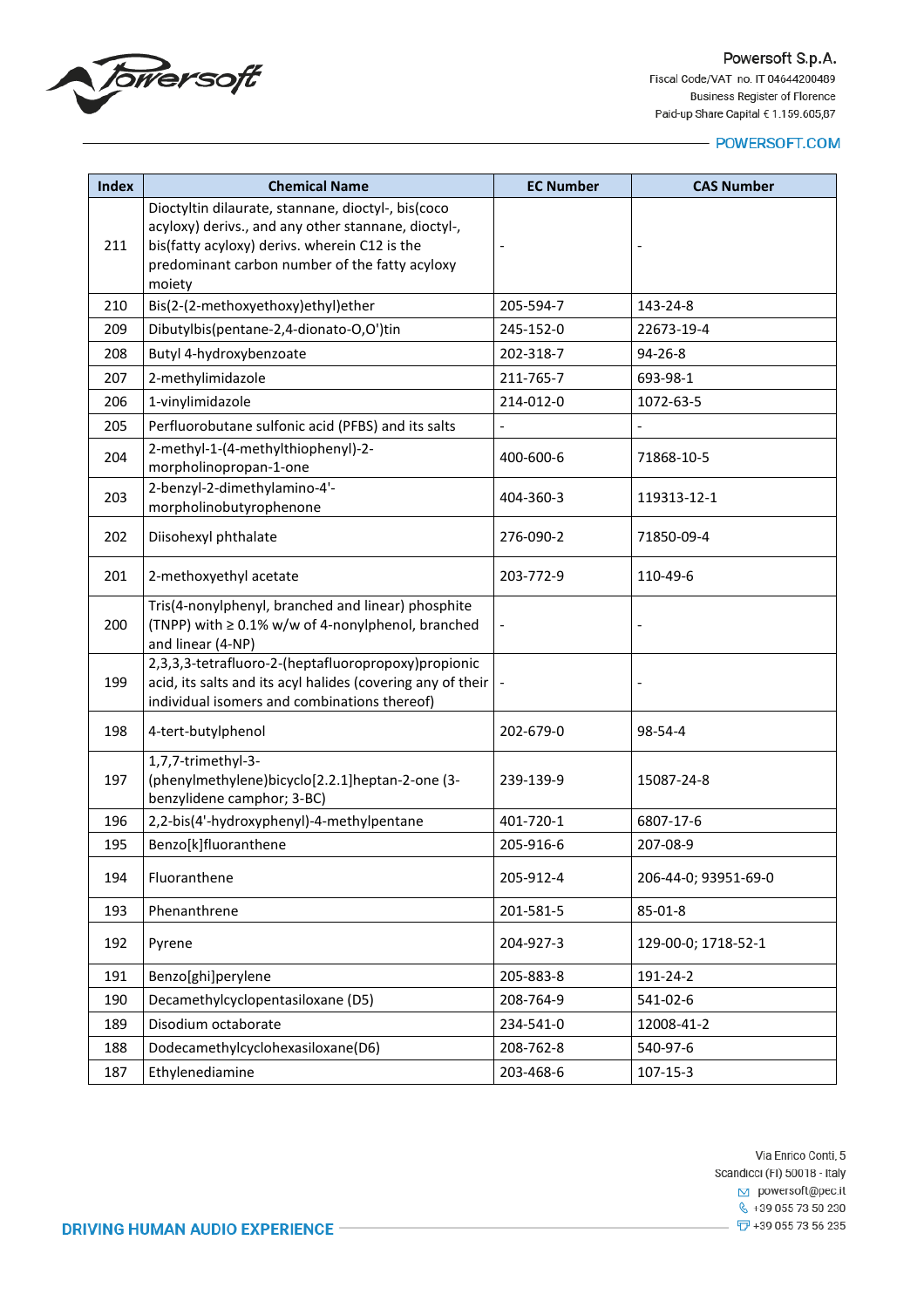

| <b>Index</b> | <b>Chemical Name</b>                                                                                                                                                                                                                                    | <b>EC Number</b>           | <b>CAS Number</b>                       |
|--------------|---------------------------------------------------------------------------------------------------------------------------------------------------------------------------------------------------------------------------------------------------------|----------------------------|-----------------------------------------|
| 186          | Lead                                                                                                                                                                                                                                                    | 231-100-4                  | 7439-92-1                               |
| 185          | Octamethylcyclotetrasiloxane(D4)                                                                                                                                                                                                                        | 209-136-7                  | 556-67-2                                |
| 184          | Terphenyl, hydrogenated                                                                                                                                                                                                                                 | 262-967-7                  | 61788-32-7                              |
| 183          | Dicyclohexyl phthalate (DCHP)                                                                                                                                                                                                                           | 201-545-9                  | $84 - 61 - 7$                           |
| 182          | benzene-1,2,4-tricarboxylic acid 1,2 anhydride<br>(trimellitic anhydride)(TMA)                                                                                                                                                                          | 209-008-0                  | 552-30-7                                |
| 181          | Benz[a]anthracene                                                                                                                                                                                                                                       | 200-280-6                  | 56-55-3, 1718-53-2                      |
| 180          | Cadmium carbonate                                                                                                                                                                                                                                       | 208-168-9                  | 513-78-0                                |
| 179          | Cadmium hydroxide                                                                                                                                                                                                                                       | 244-168-5                  | 21041-95-2                              |
| 178          | Cadmium nitrate                                                                                                                                                                                                                                         | 233-710-6                  | 10022-68-1, 10325-94-7                  |
| 177          | Chrysene                                                                                                                                                                                                                                                | 205-923-4                  | 218-01-9, 1719-03-5                     |
| 176          | Dodecachloropentacyclo[12.2.1.16,9.02,13.05,10]oct<br>adeca-7,15-diene ("Dechlorane Plus"™)                                                                                                                                                             |                            |                                         |
| 175          | Reaction products of 1,3,4-thiadiazolidine-2,5-<br>dithione, formaldehyde and 4-heptylphenol,<br>branched and linear (RP-HP)                                                                                                                            |                            |                                         |
| 174          | Perfluorohexane-1-sulphonic acid and its salts<br>(PFHxS)                                                                                                                                                                                               |                            |                                         |
| 173          | 4,4'-isopropylidenediphenol (bisphenol A)                                                                                                                                                                                                               | 201-245-8                  | 80-05-7                                 |
| 172          | nonadecafluorodecanoic acid (PFDA) and its sodium<br>and ammonium salts                                                                                                                                                                                 | 206-400-3                  | 335-76-2                                |
| 171          | 4-heptylphenol, branched and linear (4-HPbl)                                                                                                                                                                                                            |                            |                                         |
| 170          | p-(1,1-dimethylpropyl)phenol (PTAP)                                                                                                                                                                                                                     | 201-280-9                  | 80-46-6                                 |
| 169          | Benzo[def]chrysene                                                                                                                                                                                                                                      | 200-028-5                  | $50-32-8$                               |
| 168          | Nitrobenzene                                                                                                                                                                                                                                            | 202-716-0                  | 98-95-3                                 |
| 167          | 2,4-di-tert-butyl-6-(5-chlorobenzotriazol-2-yl)phenol<br>$(UV-327)$                                                                                                                                                                                     | 223-383-8                  | 3864-99-1                               |
| 166          | 2-(2H-benzotriazol-2-yl)-4-(tert-butyl)-6-(sec-<br>butyl)phenol (UV-350)                                                                                                                                                                                | 253-037-1                  | 36437-37-3                              |
| 165          | 1,3-propanesultone                                                                                                                                                                                                                                      | 214-317-9                  | 1120-71-4                               |
| 164          | Perfluorononan-1-oic-acid and its sodium and<br>ammonium salts                                                                                                                                                                                          | 206-801-3                  | 375-95-1, 21049-39-8, 4149-<br>$60 - 4$ |
| 163          | 1,2-benzenedicarboxylic acid, di-C6-10-alkyl esters;<br>1,2-benzenedicarboxylic acid, mixed decyl and hexyl<br>and octyl diesters with $\geq$ 0.3% of dihexyl phthalate<br>(EC No. 201-559-5)                                                           | 271-094-0, 272-<br>$013-1$ | 68515-51-5, 68648-93-1                  |
| 162          | 5-sec-butyl-2-(2,4-dimethylcyclohex-3-en-1-yl)-5-<br>methyl-1,3-dioxane [1], 5-sec-butyl-2-(4,6-<br>dimethylcyclohex-3-en-1-yl)-5-methyl-1,3-dioxane [2]<br>[covering any of the individual stereoisomers of [1]<br>and [2] or any combination thereof] |                            |                                         |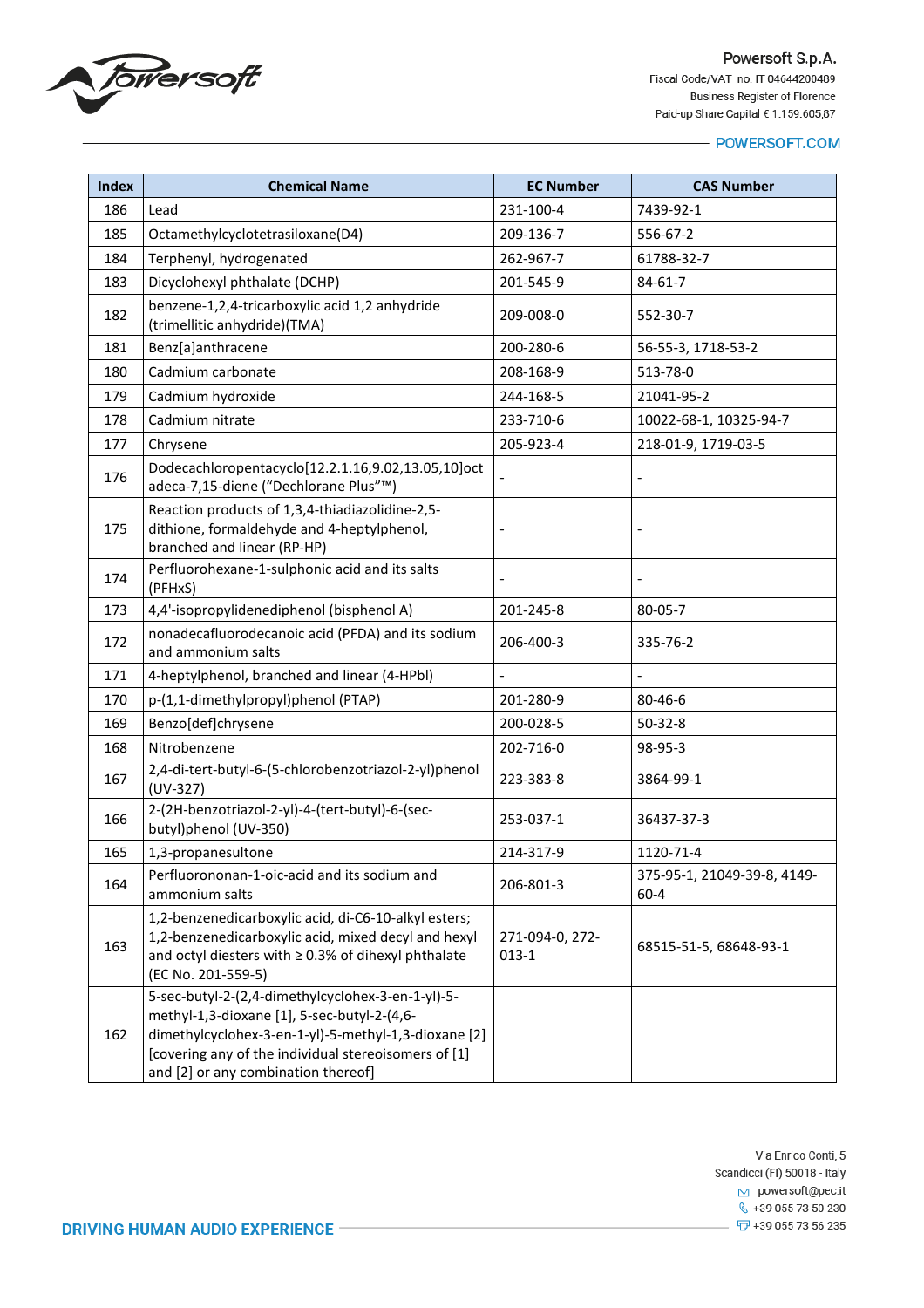

| <b>Index</b> | <b>Chemical Name</b>                                                                                                                                                                                                                                                                                                                                  | <b>EC Number</b>         | <b>CAS Number</b>      |
|--------------|-------------------------------------------------------------------------------------------------------------------------------------------------------------------------------------------------------------------------------------------------------------------------------------------------------------------------------------------------------|--------------------------|------------------------|
| 161          | Bis (2-ethylhexyl)phthalate (DEHP)                                                                                                                                                                                                                                                                                                                    | 204-211-0                | 117-81-7               |
| 160          | 2-(2H-benzotriazol-2-yl)-4,6-ditertpentylphenol (UV-<br>328)                                                                                                                                                                                                                                                                                          | 247-384-8                | 25973-55-1             |
| 159          | 2-benzotriazol-2-yl-4,6-di-tert-butylphenol (UV-320)                                                                                                                                                                                                                                                                                                  | 223-346-6                | 3846-71-7              |
| 158          | 2-ethylhexyl 10-ethyl-4,4-dioctyl-7-oxo-8-oxa-3,5-<br>dithia-4-stannatetradecanoate (DOTE)                                                                                                                                                                                                                                                            | 239-622-4                | 15571-58-1             |
| 157          | Cadmium fluoride                                                                                                                                                                                                                                                                                                                                      | 232-222-0                | 7790-79-6              |
| 156          | Cadmium sulphate                                                                                                                                                                                                                                                                                                                                      | 233-331-6                | 10124-36-4, 31119-53-6 |
| 155          | reaction mass of 2-ethylhexyl 10-ethyl-4,4-dioctyl-7-<br>oxo-8-oxa-3,5-dithia-4-stannatetradecanoate and 2-<br>ethylhexyl 10-ethyl-4-[[2-[(2-ethylhexyl)oxy]-2-<br>oxoethyl]thio]-4-octyl-7-oxo-8-oxa-3,5-dithia-4-<br>stannatetradecanoate (reaction mass of DOTE and<br>MOTE)                                                                       |                          |                        |
| 154          | 1,2-Benzenedicarboxylic acid, dihexylester, branched<br>and linear                                                                                                                                                                                                                                                                                    | 271-093-5                | 68515-50-4             |
| 153          | Cadmium chloride                                                                                                                                                                                                                                                                                                                                      | 233-296-7                | 10108-64-2             |
| 152          | Sodium perborate, perboric acid, sodium salt                                                                                                                                                                                                                                                                                                          | 239-172-9, 234-<br>390-0 |                        |
| 151          | Sodium peroxometaborate                                                                                                                                                                                                                                                                                                                               | 231-556-4                | 7632-4-4,              |
| 150          | Cadmium sulphide                                                                                                                                                                                                                                                                                                                                      | 215-147-8                | 1306-23-6              |
| 149          | Dihexyl phthalate                                                                                                                                                                                                                                                                                                                                     | 201-559-5                | 84-75-3                |
| 148          | Disodium 3,3'-[[1,1'-biphenyl]-4,4'-diylbis(azo)]bis(4-<br>aminonaphthalene-1-sulphonate) (C.I. Direct Red 28)                                                                                                                                                                                                                                        | 209-358-4                | 573-58-0               |
| 147          | Disodium 4-amino-3-[[4'-[(2,4-<br>diaminophenyl)azo][1,1'-biphenyl]-4-yl]azo] -5-<br>hydroxy-6-(phenylazo)naphthalene-2,7-disulphonate<br>(C.I. Direct Black 38)                                                                                                                                                                                      | 217-710-3                | 1937-37-7              |
| 146          | Imidazolidine-2-thione (2-imidazoline-2-thiol)                                                                                                                                                                                                                                                                                                        | 202-506-9                | 96-45-7                |
| 145          | Lead di(acetate)                                                                                                                                                                                                                                                                                                                                      | 206-104-4                | 301-04-2               |
| 144          | Trixylyl phosphate                                                                                                                                                                                                                                                                                                                                    | 246-677-8                | 25155-23-1             |
| 143          | 4-Nonylphenol, branched and linear, ethoxylated<br>[substances with a linear and/or branched alkyl chain<br>with a carbon number of 9 covalently bound in<br>position 4 to phenol, ethoxylated covering UVCB- and<br>well-defined substances, polymers and homologues,<br>which include any of the individual isomers and/or<br>combinations thereof] |                          |                        |
| 142          | Ammonium pentadecafluorooctanoate (APFO)                                                                                                                                                                                                                                                                                                              | 223-320-4                | 3825-26-1              |
| 141          | Cadmium                                                                                                                                                                                                                                                                                                                                               | 231-152-8                | 7440-43-9              |
| 140          | Cadmium oxide                                                                                                                                                                                                                                                                                                                                         | 215-146-2                | 1306-19-0              |
| 139          | Dipentyl phthalate (DPP)                                                                                                                                                                                                                                                                                                                              | 205-017-9                | 131-18-0               |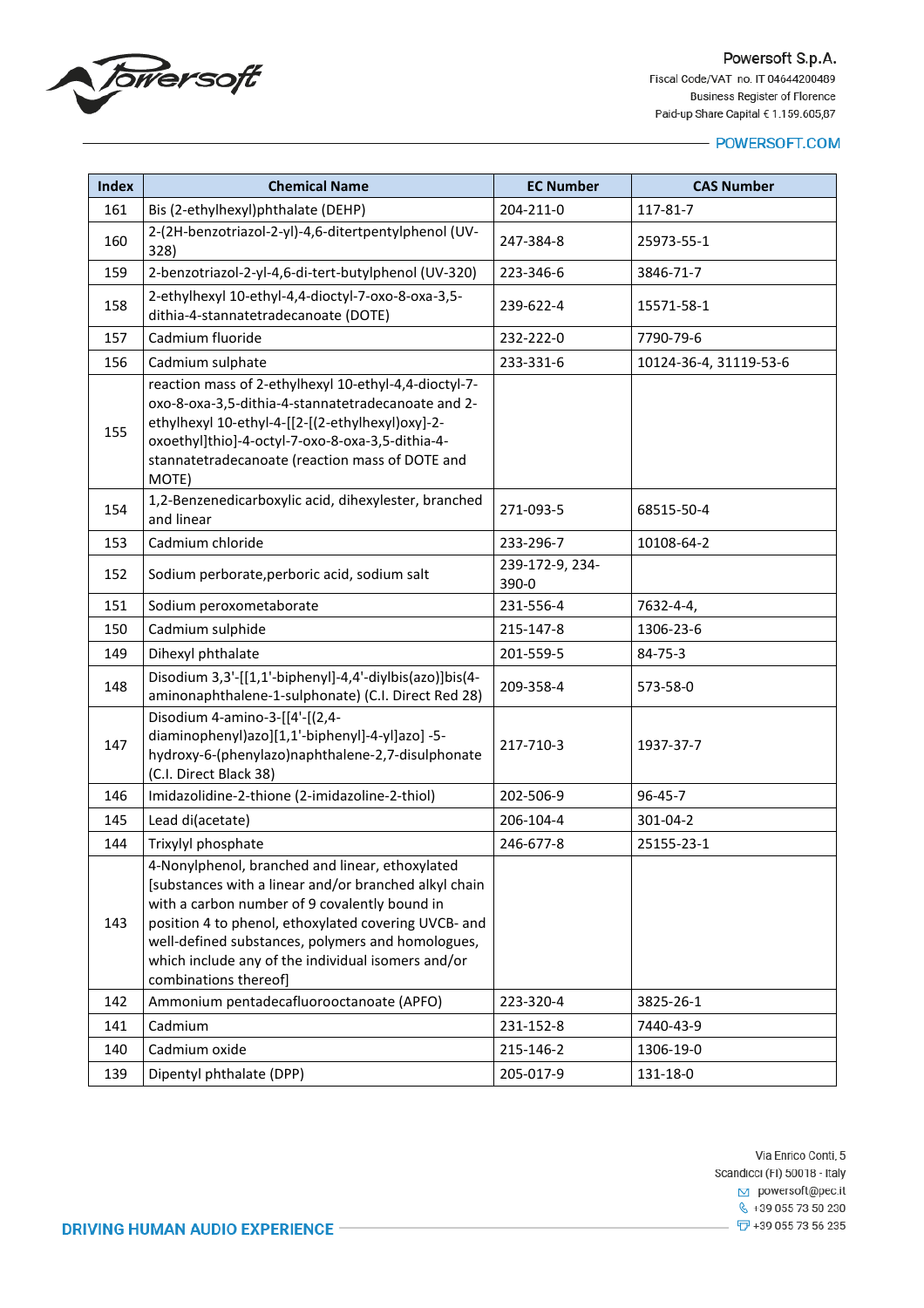

| <b>Index</b> | <b>Chemical Name</b>                                                                                                                                                                                                                                                                                                | <b>EC Number</b>                    | <b>CAS Number</b>                     |
|--------------|---------------------------------------------------------------------------------------------------------------------------------------------------------------------------------------------------------------------------------------------------------------------------------------------------------------------|-------------------------------------|---------------------------------------|
| 138          | Pentadecafluorooctanoic acid (PFOA)                                                                                                                                                                                                                                                                                 | 206-397-9                           | 335-67-1                              |
| 137          | 1,2-Benzenedicarboxylic acid, dipentylester,<br>branched and linear                                                                                                                                                                                                                                                 | 284-032-2                           | 84777-06-0                            |
| 136          | 1,2-Diethoxyethane                                                                                                                                                                                                                                                                                                  | 211-076-1                           | 629-14-1                              |
| 135          | 1-bromopropane (n-propyl bromide)                                                                                                                                                                                                                                                                                   | 203-445-0                           | 106-94-5                              |
| 134          | 3-ethyl-2-methyl-2-(3-methylbutyl)-1,3-oxazolidine                                                                                                                                                                                                                                                                  | 421-150-7                           | 143860-04-2                           |
| 133          | 4,4'-methylenedi-o-toluidine                                                                                                                                                                                                                                                                                        | 212-658-8                           | 838-88-0                              |
| 132          | 4,4'-oxydianiline and its salts                                                                                                                                                                                                                                                                                     | 202-977-0                           | 101-80-4                              |
| 131          | 4-(1,1,3,3-tetramethylbutyl)phenol, ethoxylated<br>[covering well-defined substances and UVCB<br>substances, polymers and homologues]                                                                                                                                                                               |                                     |                                       |
| 130          | 4-Aminoazobenzene                                                                                                                                                                                                                                                                                                   | 200-453-6                           | $60 - 09 - 3$                         |
| 129          | 4-methyl-m-phenylenediamine (toluene-2,4-diamine)                                                                                                                                                                                                                                                                   | 202-453-1                           | 95-80-7                               |
| 128          | 4-Nonylphenol, branched and linear [substances with<br>a linear and/or branched alkyl chain with a carbon<br>number of 9 covalently bound in position 4 to phenol,<br>covering also UVCB- and well-defined substances<br>which include any of the individual isomers or a<br>combination thereof]                   |                                     |                                       |
| 127          | 6-methoxy-m-toluidine (p-cresidine)                                                                                                                                                                                                                                                                                 | 204-419-1                           | 120-71-8                              |
| 126          | [Phthalato(2-)]dioxotrilead                                                                                                                                                                                                                                                                                         | 273-688-5                           | 69011-06-9                            |
| 125          | Acetic acid, lead salt, basic                                                                                                                                                                                                                                                                                       | 257-175-3                           | 51404-69-4                            |
| 124          | Biphenyl-4-ylamine                                                                                                                                                                                                                                                                                                  | 202-177-1                           | $92 - 67 - 1$                         |
| 123          | Bis(pentabromophenyl) ether (decabromodiphenyl<br>ether) (DecaBDE)                                                                                                                                                                                                                                                  | 214-604-9                           | 1163-19-5                             |
| 122          | Cyclohexane-1,2-dicarboxylic anhydride [1], cis-<br>cyclohexane-1,2-dicarboxylic anhydride [2], trans-<br>cyclohexane-1,2-dicarboxylic anhydride [3] [The<br>individual cis- [2] and trans- [3] isomer substances<br>and all possible combinations of the cis- and trans-<br>isomers [1] are covered by this entry] | 201-604-9, 236-<br>086-3, 238-009-9 | 85-42-7, 13149-00-3, 14166-<br>$21-3$ |
| 121          | Diazene-1,2-dicarboxamide (C,C`-azodi(formamide))<br>(ADCA)                                                                                                                                                                                                                                                         | 204-650-8                           | 123-77-3                              |
| 120          | Dibutyltin dichloride (DBTC)                                                                                                                                                                                                                                                                                        | 211-670-0                           | 683-18-1                              |
| 119          | Diethyl sulphate                                                                                                                                                                                                                                                                                                    | 200-589-6                           | 64-67-5                               |
| 118          | Diisopentylphthalate                                                                                                                                                                                                                                                                                                | 210-088-4                           | 605-50-5                              |
| 117          | Dimethyl sulphate                                                                                                                                                                                                                                                                                                   | 201-058-1                           | $77 - 78 - 1$                         |
| 116          | Dinoseb (6-sec-butyl-2,4-dinitrophenol)                                                                                                                                                                                                                                                                             | 201-861-7                           | 88-85-7                               |
| 115          | Dioxobis(stearato)trilead                                                                                                                                                                                                                                                                                           | 235-702-8                           | 12578-12-0                            |
| 114          | Fatty acids, C16-18, lead salts                                                                                                                                                                                                                                                                                     | 292-966-7                           | 91031-62-8                            |
| 113          | Furan                                                                                                                                                                                                                                                                                                               | 203-727-3                           | 110-00-9                              |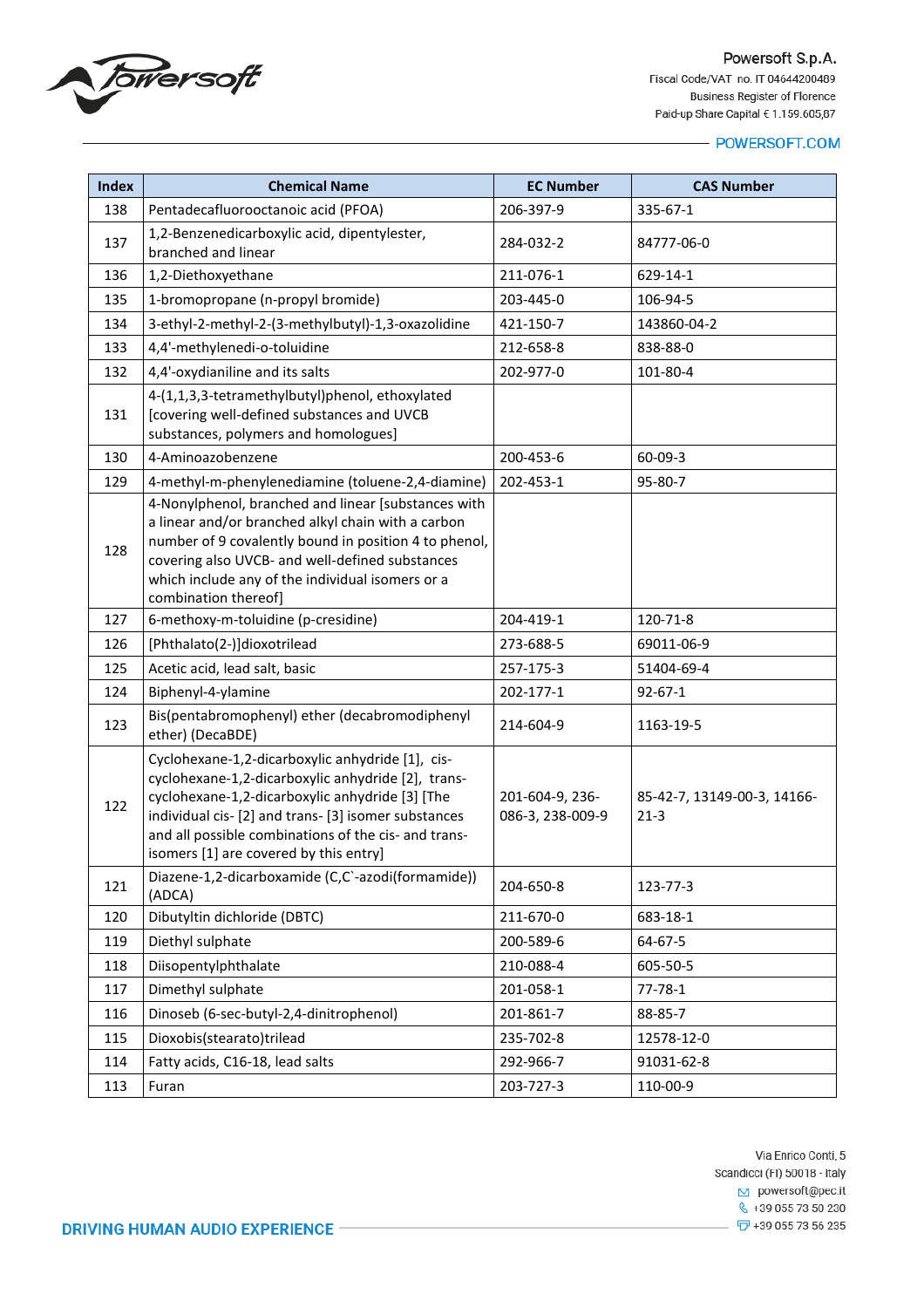

#### - POWERSOFT.COM

| <b>Index</b> | <b>Chemical Name</b>                                                                                                                                                                                                                                                                                                                                                                           | <b>EC Number</b>                                  | <b>CAS Number</b>                                 |
|--------------|------------------------------------------------------------------------------------------------------------------------------------------------------------------------------------------------------------------------------------------------------------------------------------------------------------------------------------------------------------------------------------------------|---------------------------------------------------|---------------------------------------------------|
| 112          | Henicosafluoroundecanoic acid                                                                                                                                                                                                                                                                                                                                                                  | 218-165-4                                         | 2058-94-8                                         |
| 111          | Heptacosafluorotetradecanoic acid                                                                                                                                                                                                                                                                                                                                                              | 206-803-4                                         | 376-06-7                                          |
| 110          | Hexahydromethylphthalic anhydride [1], Hexahydro-<br>4-methylphthalic anhydride [2], Hexahydro-1-<br>methylphthalic anhydride [3], Hexahydro-3-<br>methylphthalic anhydride [4] [The individual isomers<br>[2], [3] and [4] (including their cis- and trans- stereo<br>isomeric forms) and all possible combinations of the<br>isomers [1] are covered by this entry]                          | 247-094-1, 243-<br>072-0, 256-356-4,<br>260-566-1 | 25550-51-0, 19438-60-9,<br>48122-14-1, 57110-29-9 |
| 109          | Lead bis(tetrafluoroborate)                                                                                                                                                                                                                                                                                                                                                                    | 237-486-0                                         | 13814-96-5                                        |
| 108          | Lead cyanamidate                                                                                                                                                                                                                                                                                                                                                                               | 244-073-9                                         | 20837-86-9                                        |
| 107          | Lead dinitrate                                                                                                                                                                                                                                                                                                                                                                                 | 233-245-9                                         | 10099-74-8                                        |
| 106          | Lead monoxide (lead oxide)                                                                                                                                                                                                                                                                                                                                                                     | 215-267-0                                         | 1317-36-8                                         |
| 105          | Lead oxide sulfate                                                                                                                                                                                                                                                                                                                                                                             | 234-853-7                                         | 12036-76-9                                        |
| 104          | Lead titanium trioxide                                                                                                                                                                                                                                                                                                                                                                         | 235-038-9                                         | 12060-00-3                                        |
| 103          | Lead titanium zirconium oxide                                                                                                                                                                                                                                                                                                                                                                  | 235-727-4                                         | 12626-81-2                                        |
| 102          | Methoxyacetic acid                                                                                                                                                                                                                                                                                                                                                                             | 210-894-6                                         | 625-45-6                                          |
| 101          | Methyloxirane (Propylene oxide)                                                                                                                                                                                                                                                                                                                                                                | 200-879-2                                         | 75-56-9                                           |
| 100          | N,N-dimethylformamide                                                                                                                                                                                                                                                                                                                                                                          | 200-679-5                                         | $68-12-2$                                         |
| 99           | N-methylacetamide                                                                                                                                                                                                                                                                                                                                                                              | 201-182-6                                         | 79-16-3                                           |
| 98           | N-pentyl-isopentylphthalate                                                                                                                                                                                                                                                                                                                                                                    |                                                   | 776297-69-9                                       |
| 97           | o-aminoazotoluene                                                                                                                                                                                                                                                                                                                                                                              | 202-591-2                                         | 97-56-3                                           |
| 96           | o-Toluidine                                                                                                                                                                                                                                                                                                                                                                                    | 202-429-0                                         | 95-53-4                                           |
| 95           | Orange lead (lead tetroxide)                                                                                                                                                                                                                                                                                                                                                                   | 215-235-6                                         | 1314-41-6                                         |
| 94           | Pentacosafluorotridecanoic acid                                                                                                                                                                                                                                                                                                                                                                | 276-745-2                                         | 72629-94-8                                        |
| 93           | Pentalead tetraoxide sulphate                                                                                                                                                                                                                                                                                                                                                                  | 235-067-7                                         | 12065-90-6                                        |
| 92           | Pyrochlore, antimony lead yellow                                                                                                                                                                                                                                                                                                                                                               | 232-382-1                                         | 8012-00-8                                         |
| 91           | Silicic acid<br>(H <sub>2</sub> Si <sub>2</sub> O <sub>5</sub> ),<br>barium salt (1:1), lead-doped [with lead (Pb)<br>content above the applicable generic concentration<br>limit for 'toxicity for reproduction' Repr. 1A (CLP) or<br>category 1 (DSD), the substance is a member of the<br>group entry of lead compounds, with index number<br>082-001-00-6 in Regulation (EC) No 1272/2008] | 272-271-5                                         | 68784-75-8                                        |
| 90           | Silicic acid, lead salt                                                                                                                                                                                                                                                                                                                                                                        | 234-363-3                                         | 11120-22-2                                        |
| 89           | Sulfurous acid, lead salt, dibasic                                                                                                                                                                                                                                                                                                                                                             | 263-467-1                                         | 62229-08-7                                        |
| 88           | Tetraethyllead                                                                                                                                                                                                                                                                                                                                                                                 | 201-075-4                                         | 78-00-2                                           |
| 87           | Tetralead trioxide sulphate                                                                                                                                                                                                                                                                                                                                                                    | 235-380-9                                         | 12202-17-4                                        |
| 86           | Tricosafluorododecanoic acid                                                                                                                                                                                                                                                                                                                                                                   | 206-203-2                                         | 307-55-1                                          |

Via Enrico Conti, 5 Scandicci (FI) 50018 - Italy  $\boxed{\smash{\sim}}$  powersoft@pec.it  $\frac{1}{2}$  +39 055 73 50 230  $\overline{1}$  +39 055 73 56 235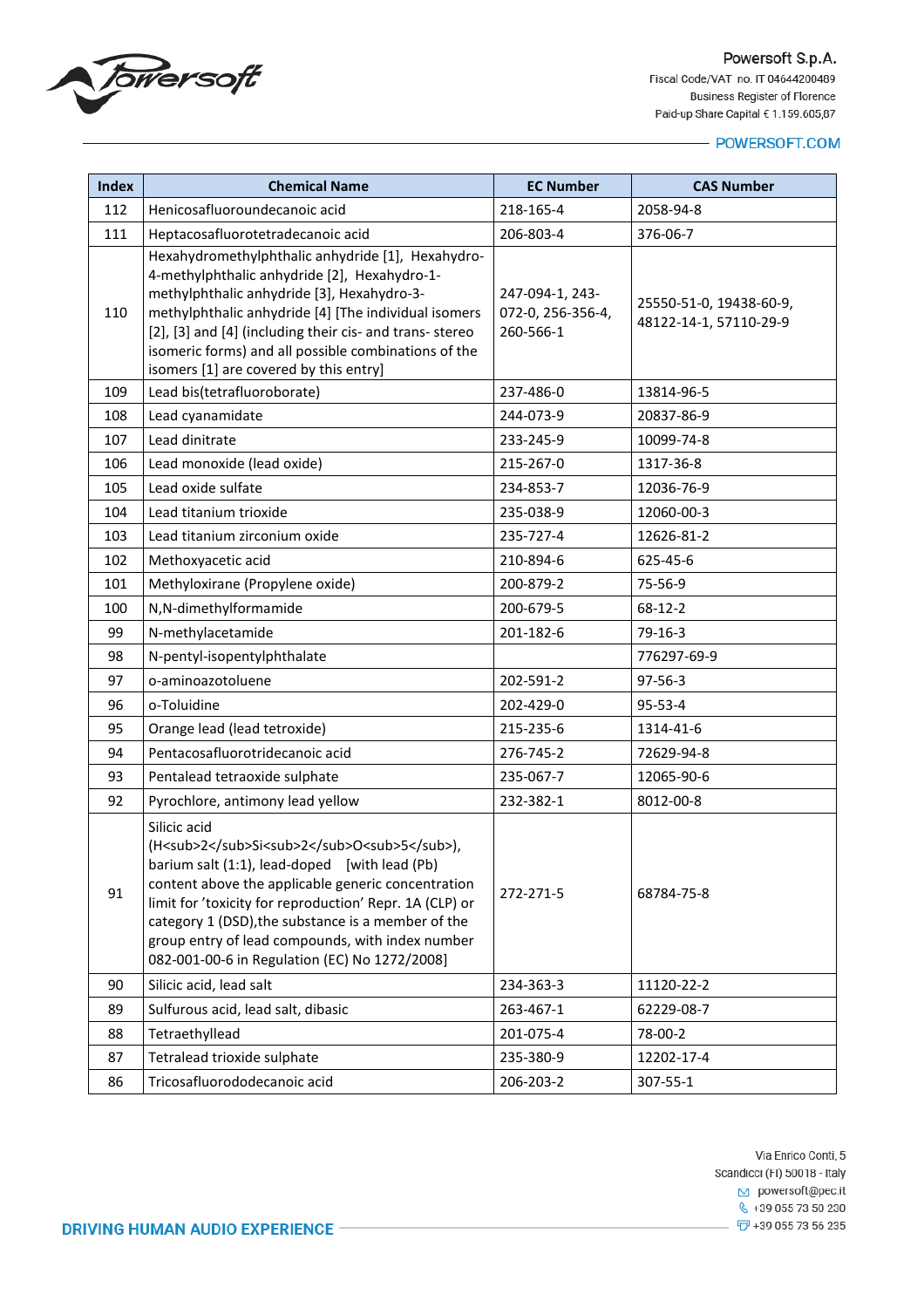

| <b>Index</b> | <b>Chemical Name</b>                                                                                                                                                                                                                              | <b>EC Number</b> | <b>CAS Number</b> |
|--------------|---------------------------------------------------------------------------------------------------------------------------------------------------------------------------------------------------------------------------------------------------|------------------|-------------------|
| 85           | Trilead bis(carbonate) dihydroxide                                                                                                                                                                                                                | 215-290-6        | 1319-46-6         |
| 84           | Trilead dioxide phosphonate                                                                                                                                                                                                                       | 235-252-2        | 12141-20-7        |
| 83           | 1,2-bis(2-methoxyethoxy)ethane (TEGDME,triglyme)                                                                                                                                                                                                  | 203-977-3        | 112-49-2          |
| 82           | 1,2-dimethoxyethane, ethylene glycol dimethyl ether<br>(EGDME)                                                                                                                                                                                    | 203-794-9        | 110-71-4          |
| 81           | 1,3,5-Tris(oxiran-2-ylmethyl)-1,3,5-triazinane-2,4,6-<br>trione (TGIC)                                                                                                                                                                            | 219-514-3        | 2451-62-9         |
| 80           | 1,3,5-tris[(2S and 2R)-2,3-epoxypropyl]-1,3,5-triazine-<br>2,4,6-(1H,3H,5H)-trione (β-TGIC)                                                                                                                                                       | 423-400-0        | 59653-74-6        |
| 79           | 4,4'-bis(dimethylamino)-4"-(methylamino)trityl<br>alcohol [with ≥ 0.1% of Michler's ketone (EC No. 202-<br>027-5) or Michler's base (EC No. 202-959-2)]                                                                                           | 209-218-2        | 561-41-1          |
| 78           | 4,4'-bis(dimethylamino)benzophenone (Michler's<br>ketone)                                                                                                                                                                                         | 202-027-5        | $90-94-8$         |
| 77           | [4-[4,4'-bis(dimethylamino)<br>benzhydrylidene]cyclohexa-2,5-dien-1-<br>ylidene]dimethylammonium chloride (C.I. Basic Violet<br>3) [with ≥ 0.1% of Michler's ketone (EC No. 202-027-<br>5) or Michler's base (EC No. 202-959-2)]                  | 208-953-6        | 548-62-9          |
| 76           | [4-[[4-anilino-1-naphthyl][4-<br>(dimethylamino)phenyl]methylene]cyclohexa-2,5-<br>dien-1-ylidene] dimethylammonium chloride (C.I.<br>Basic Blue 26) [with ≥ 0.1% of Michler's ketone (EC<br>No. 202-027-5) or Michler's base (EC No. 202-959-2)] | 219-943-6        | 2580-56-5         |
| 75           | Diboron trioxide                                                                                                                                                                                                                                  | 215-125-8        | 1303-86-2         |
| 74           | Formamide                                                                                                                                                                                                                                         | 200-842-0        | $75 - 12 - 7$     |
| 73           | Lead(II) bis(methanesulfonate)                                                                                                                                                                                                                    | 401-750-5        | 17570-76-2        |
| 72           | N,N,N',N'-tetramethyl-4,4'-methylenedianiline<br>(Michler's base)                                                                                                                                                                                 | 202-959-2        | 101-61-1          |
| 71           | α, α-Bis[4-(dimethylamino)phenyl]-4<br>(phenylamino)naphthalene-1-methanol (C.I. Solvent<br>Blue 4) [with ≥ 0.1% of Michler's ketone (EC No. 202-<br>027-5) or Michler's base (EC No. 202-959-2)]                                                 | 229-851-8        | 6786-83-0         |
| 70           | 1,2-Dichloroethane                                                                                                                                                                                                                                | 203-458-1        | 107-06-2          |
| 69           | 2,2'-dichloro-4,4'-methylenedianiline (MOCA)                                                                                                                                                                                                      | 202-918-9        | 101-14-4          |
| 68           | 2-Methoxyaniline, o-Anisidine                                                                                                                                                                                                                     | 201-963-1        | $90 - 04 - 0$     |
| 67           | 4-(1,1,3,3-tetramethylbutyl)phenol                                                                                                                                                                                                                | 205-426-2        | 140-66-9          |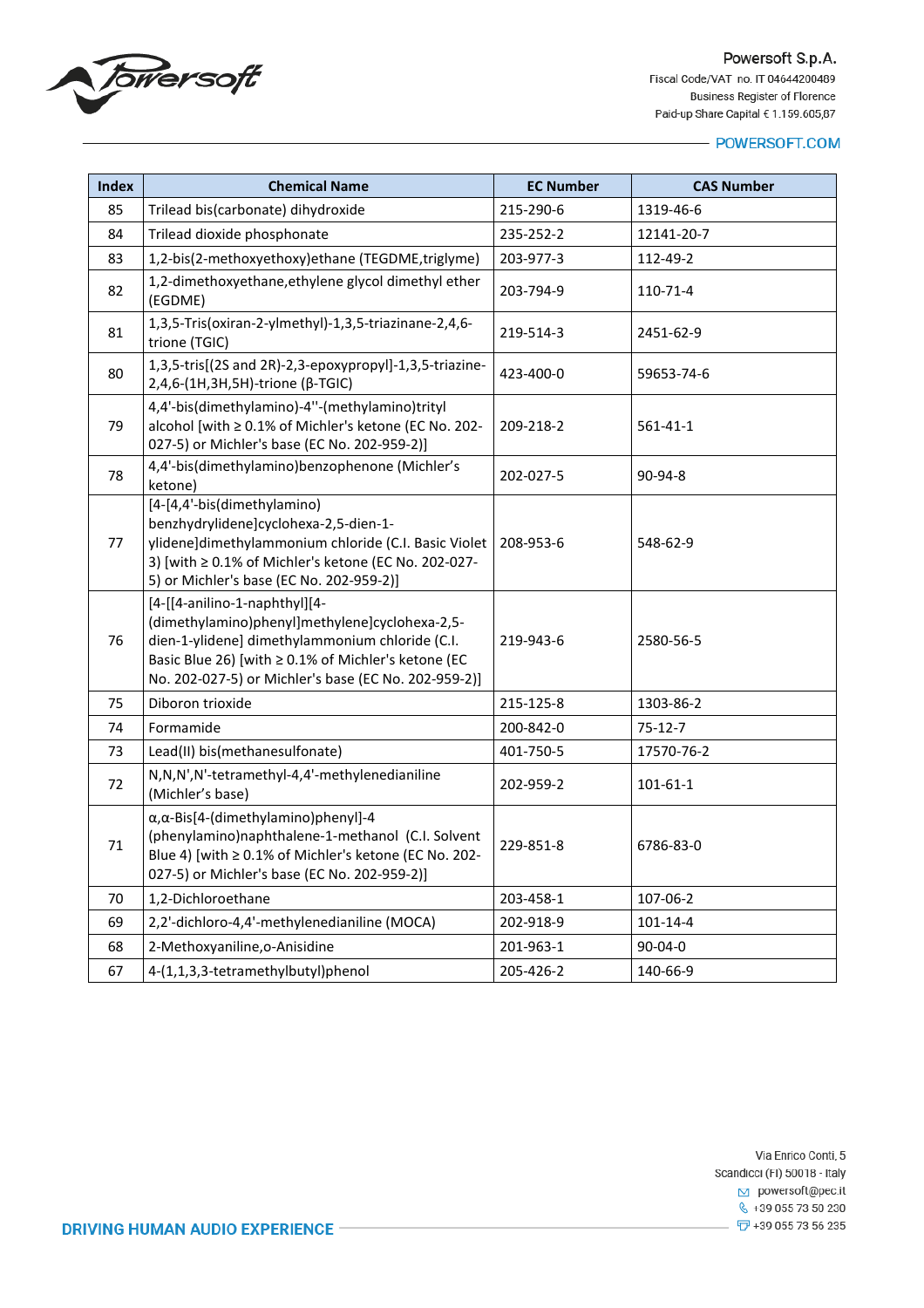

| <b>Index</b> | <b>Chemical Name</b>                                                                                                                                                                                                                                                                                                                                                                                                                                                                                                                                                                                                                                                                                                                                                 | <b>EC Number</b> | <b>CAS Number</b>    |
|--------------|----------------------------------------------------------------------------------------------------------------------------------------------------------------------------------------------------------------------------------------------------------------------------------------------------------------------------------------------------------------------------------------------------------------------------------------------------------------------------------------------------------------------------------------------------------------------------------------------------------------------------------------------------------------------------------------------------------------------------------------------------------------------|------------------|----------------------|
| 66<br>65     | Aluminosilicate Refractory Ceramic Fibres are fibres<br>covered by index number 650-017-00-8 in Annex VI,<br>part 3, table 3.1 of Regulation (EC) No 1272/2008 of<br>the European Parliament and of the Council of 16<br>December 2008 on classification, labelling and<br>packaging of substances and mixtures, and fulfil the<br>three following conditions: a) oxides of aluminium<br>and silicon are the main components present (in the<br>fibres) within variable concentration ranges b) fibres<br>have a length weighted geometric mean diameter<br>less two standard geometric errors of 6 or less<br>micrometres (µm) c) alkaline oxide and alkali earth<br>oxide (Na2O+K2O+CaO+MgO+BaO) content less or<br>equal to 18% by weight<br>Arsenic acid         | 231-901-9        | 7778-39-4            |
|              |                                                                                                                                                                                                                                                                                                                                                                                                                                                                                                                                                                                                                                                                                                                                                                      | 203-924-4        |                      |
| 64<br>63     | Bis(2-methoxyethyl) ether<br>Bis(2-methoxyethyl) phthalate                                                                                                                                                                                                                                                                                                                                                                                                                                                                                                                                                                                                                                                                                                           | 204-212-6        | 111-96-6<br>117-82-8 |
| 62           | Calcium arsenate                                                                                                                                                                                                                                                                                                                                                                                                                                                                                                                                                                                                                                                                                                                                                     | 231-904-5        | 7778-44-1            |
| 61           | Dichromium tris(chromate)                                                                                                                                                                                                                                                                                                                                                                                                                                                                                                                                                                                                                                                                                                                                            | 246-356-2        | 24613-89-6           |
| 60           | Formaldehyde, oligomeric reaction products with<br>aniline                                                                                                                                                                                                                                                                                                                                                                                                                                                                                                                                                                                                                                                                                                           | 500-036-1        | 25214-70-4           |
| 59           | Lead diazide, Lead azide                                                                                                                                                                                                                                                                                                                                                                                                                                                                                                                                                                                                                                                                                                                                             | 236-542-1        | 13424-46-9           |
| 58           | Lead dipicrate                                                                                                                                                                                                                                                                                                                                                                                                                                                                                                                                                                                                                                                                                                                                                       | 229-335-2        | 6477-64-1            |
| 57           | Lead styphnate                                                                                                                                                                                                                                                                                                                                                                                                                                                                                                                                                                                                                                                                                                                                                       | 239-290-0        | 15245-44-0           |
| 56           | N,N-dimethylacetamide                                                                                                                                                                                                                                                                                                                                                                                                                                                                                                                                                                                                                                                                                                                                                | 204-826-4        | 127-19-5             |
| 55           | Pentazinc chromate octahydroxide                                                                                                                                                                                                                                                                                                                                                                                                                                                                                                                                                                                                                                                                                                                                     | 256-418-0        | 49663-84-5           |
| 54           | Phenolphthalein                                                                                                                                                                                                                                                                                                                                                                                                                                                                                                                                                                                                                                                                                                                                                      | 201-004-7        | 77-09-8              |
| 53           | Potassium hydroxyoctaoxodizincatedichromate                                                                                                                                                                                                                                                                                                                                                                                                                                                                                                                                                                                                                                                                                                                          | 234-329-8        | 11103-86-9           |
| 52           | Trilead diarsenate                                                                                                                                                                                                                                                                                                                                                                                                                                                                                                                                                                                                                                                                                                                                                   | 222-979-5        | 3687-31-8            |
| 51           | Zirconia Aluminosilicate Refractory Ceramic Fibres<br>are fibres covered by index number 650-017-00-8 in<br>Annex VI, part 3, table 3.1 of Regulation (EC) No<br>1272/2008 of the European Parliament and of the<br>Council of 16 December 2008 on classification,<br>labelling and packaging of substances and mixtures,<br>and fulfil the three following conditions: a) oxides of<br>aluminium, silicon and zirconium are the main<br>components present (in the fibres) within variable<br>concentration ranges b) fibres have a length<br>weighted geometric mean diameter less two<br>standard geometric errors of 6 or less micrometres<br>(µm). c) alkaline oxide and alkali earth oxide<br>(Na2O+K2O+CaO+MgO+BaO) content less or equal to<br>18% by weight |                  |                      |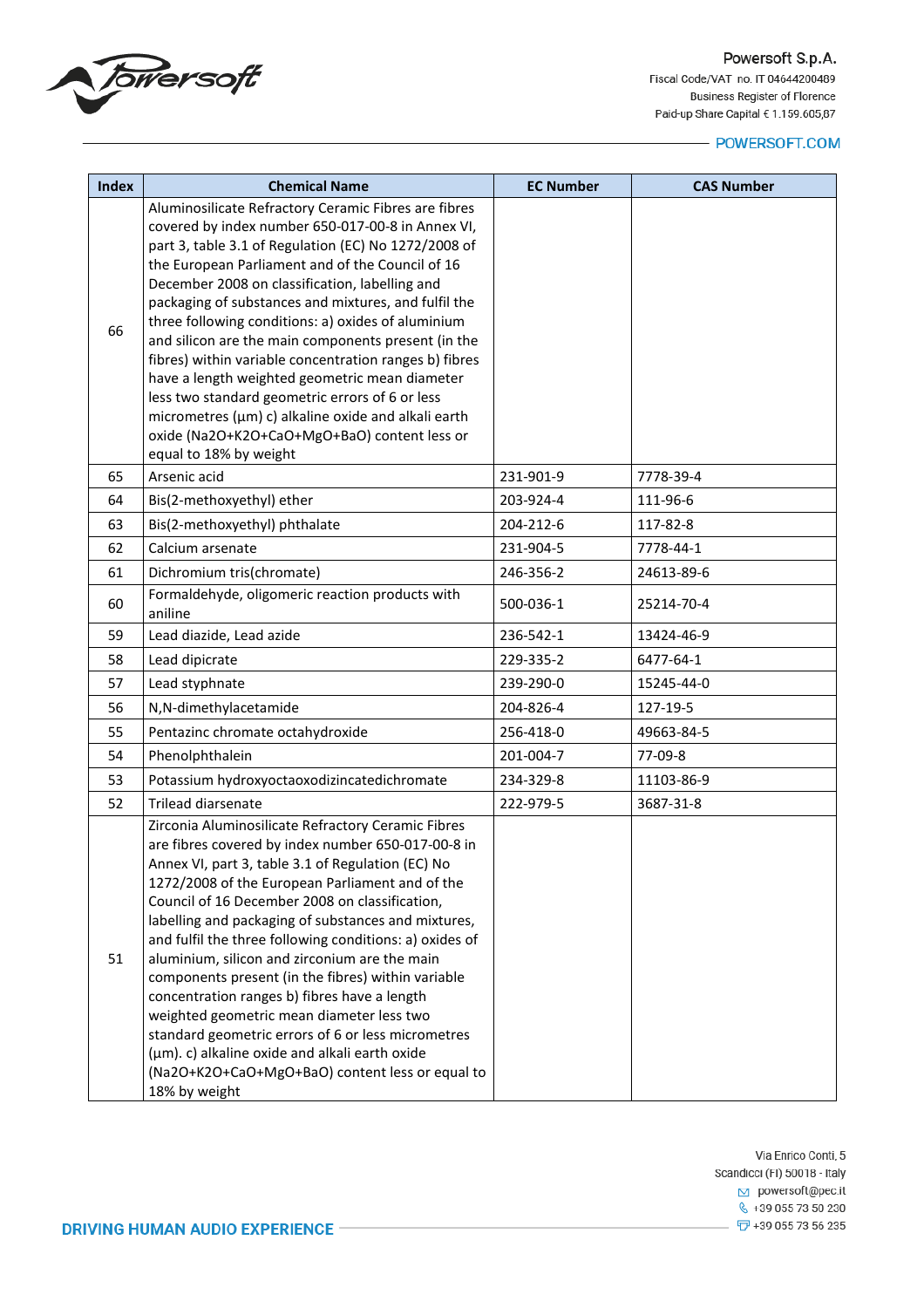

| <b>Index</b> | <b>Chemical Name</b>                                                                                                                                                                     | <b>EC Number</b>         | <b>CAS Number</b>                      |
|--------------|------------------------------------------------------------------------------------------------------------------------------------------------------------------------------------------|--------------------------|----------------------------------------|
| 50           | Cobalt dichloride                                                                                                                                                                        | 231-589-4                | 7646-79-9                              |
| 49           | 1,2,3-trichloropropane                                                                                                                                                                   | 202-486-1                | $96 - 18 - 4$                          |
| 48           | 1,2-Benzenedicarboxylic acid, di-C6-8-branched alkyl<br>esters, C7-rich                                                                                                                  | 276-158-1                | 71888-89-6                             |
| 47           | 1,2-Benzenedicarboxylic acid, di-C7-11-branched and<br>linear alkyl esters                                                                                                               | 271-084-6                | 68515-42-4                             |
| 46           | 1-Methyl-2-pyrrolidone (NMP)                                                                                                                                                             | 212-828-1                | 872-50-4                               |
| 45           | 2-Ethoxyethyl acetate                                                                                                                                                                    | 203-839-2                | 111-15-9                               |
| 44           | Hydrazine                                                                                                                                                                                | 206-114-9                | 302-01-2, 7803-57-8                    |
| 43           | Strontium chromate                                                                                                                                                                       | 232-142-6                | 7789-6-2,                              |
| 42           | 2-Ethoxyethanol                                                                                                                                                                          | 203-804-1                | 110-80-5                               |
| 41           | 2-Methoxyethanol                                                                                                                                                                         | 203-713-7                | 109-86-4                               |
| 40           | Acids generated from chromium trioxide and their<br>oligomers. Names of the acids and their oligomers:<br>Chromic acid, Dichromic acid, Oligomers of chromic<br>acid and dichromic acid. | 231-801-5, 236-<br>881-5 | 7738-94-5, 13530-68-2                  |
| 39           | Chromium trioxide                                                                                                                                                                        | 215-607-8                | 1333-82-0                              |
| 38           | Cobalt(II) carbonate                                                                                                                                                                     | 208-169-4                | 513-79-1                               |
| 37           | Cobalt(II) diacetate                                                                                                                                                                     | 200-755-8                | 71-48-7                                |
| 36           | Cobalt(II) dinitrate                                                                                                                                                                     | 233-402-1                | 10141-05-6                             |
| 35           | Cobalt(II) sulphate                                                                                                                                                                      | 233-334-2                | 10124-43-3                             |
| 34           | Ammonium dichromate                                                                                                                                                                      | 232-143-1                | 7789-9-5,                              |
| 33           | Boric acid                                                                                                                                                                               | 233-139-2, 234-<br>343-4 | 10043-35-3, 11113-50-1                 |
| 32           | Disodium tetraborate, anhydrous                                                                                                                                                          | 215-540-4                | 1303-96-4, 1330-43-4, 12179-<br>$04-3$ |
| 31           | Potassium chromate                                                                                                                                                                       | 232-140-5                | 7789-00-6                              |
| 30           | Potassium dichromate                                                                                                                                                                     | 231-906-6                | 7778-50-9                              |
| 29           | Sodium chromate                                                                                                                                                                          | 231-889-5                | 7775-11-3,                             |
| 28           | Tetraboron disodium heptaoxide, hydrate                                                                                                                                                  | 235-541-3                | 12267-73-1                             |
| 27           | Trichloroethylene                                                                                                                                                                        | 201-167-4                | 79-01-6                                |
| 26           | Acrylamide                                                                                                                                                                               | 201-173-7                | 79-06-1                                |
| 25           | 2,4-Dinitrotoluene (2,4-DNT)                                                                                                                                                             | 204-450-0                | 121-14-2                               |
| 24           | Anthracene oil                                                                                                                                                                           | 292-602-7                | 90640-80-5                             |
| 23           | Anthracene oil, anthracene paste                                                                                                                                                         | 292-603-2                | 90640-81-6                             |
| 22           | Anthracene oil, anthracene paste, anthracene<br>fraction                                                                                                                                 | 295-275-9                | 91995-15-2                             |
| 21           | Anthracene oil, anthracene paste, distn. lights                                                                                                                                          | 295-278-5                | 91995-17-4                             |
| 20           | Anthracene oil, anthracene-low                                                                                                                                                           | 292-604-8                | 90640-82-7                             |